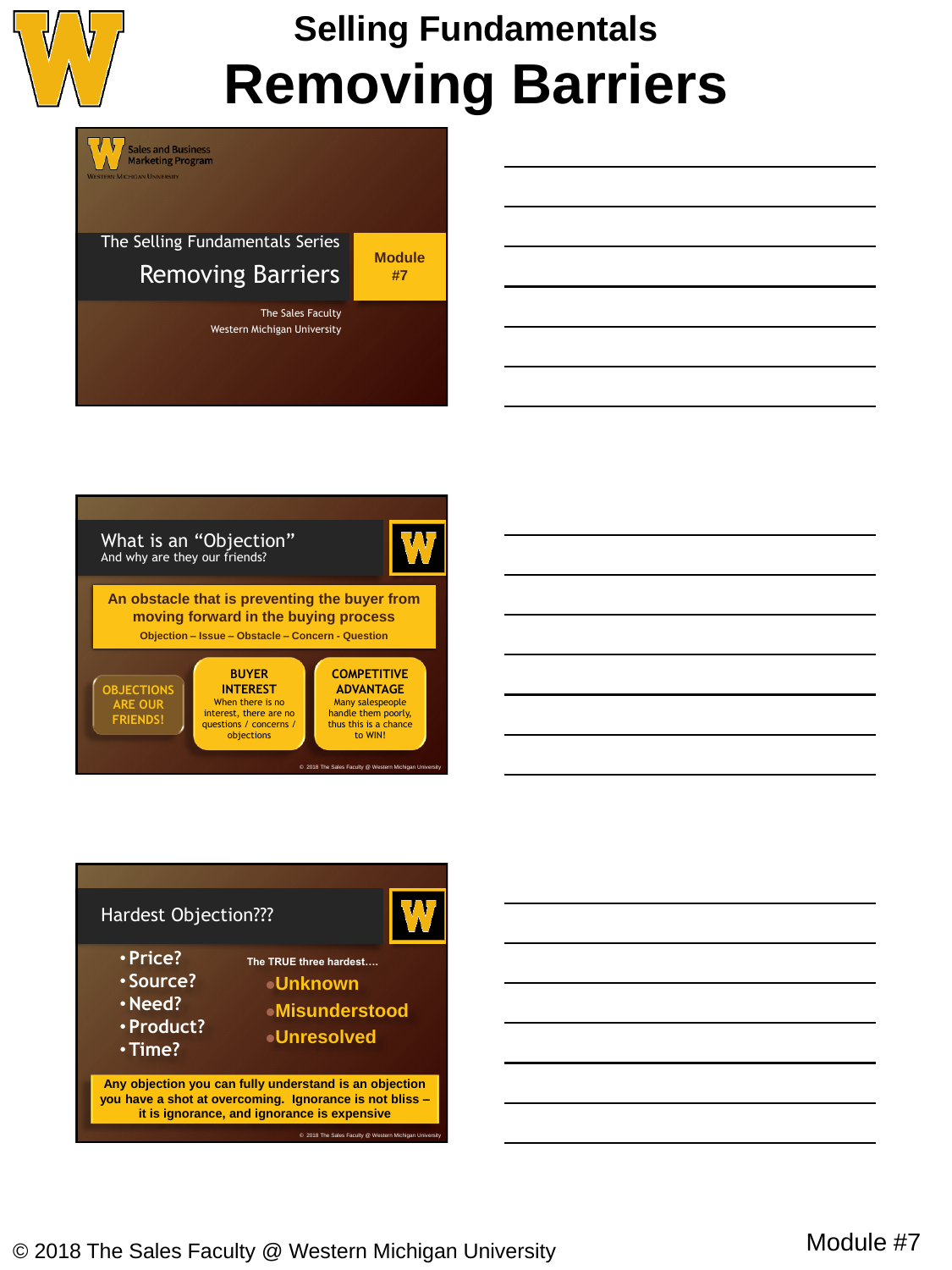

## **Selling Fundamentals Removing Barriers**



| <u> 1989 - Johann Stoff, amerikansk politiker (d. 1989)</u>                                                           |  |  |
|-----------------------------------------------------------------------------------------------------------------------|--|--|
| <u> 1989 - Johann Stoff, deutscher Stoff, der Stoff, der Stoff, der Stoff, der Stoff, der Stoff, der Stoff, der S</u> |  |  |
| <u> 1989 - Johann Barbara, martxa alemaniar argamento este alemaniar alemaniar alemaniar alemaniar alemaniar al</u>   |  |  |
|                                                                                                                       |  |  |
| <u> 1989 - Johann Stein, marwolaethau a bhann an t-Amhair an t-Amhair an t-Amhair an t-Amhair an t-Amhair an t-A</u>  |  |  |
|                                                                                                                       |  |  |